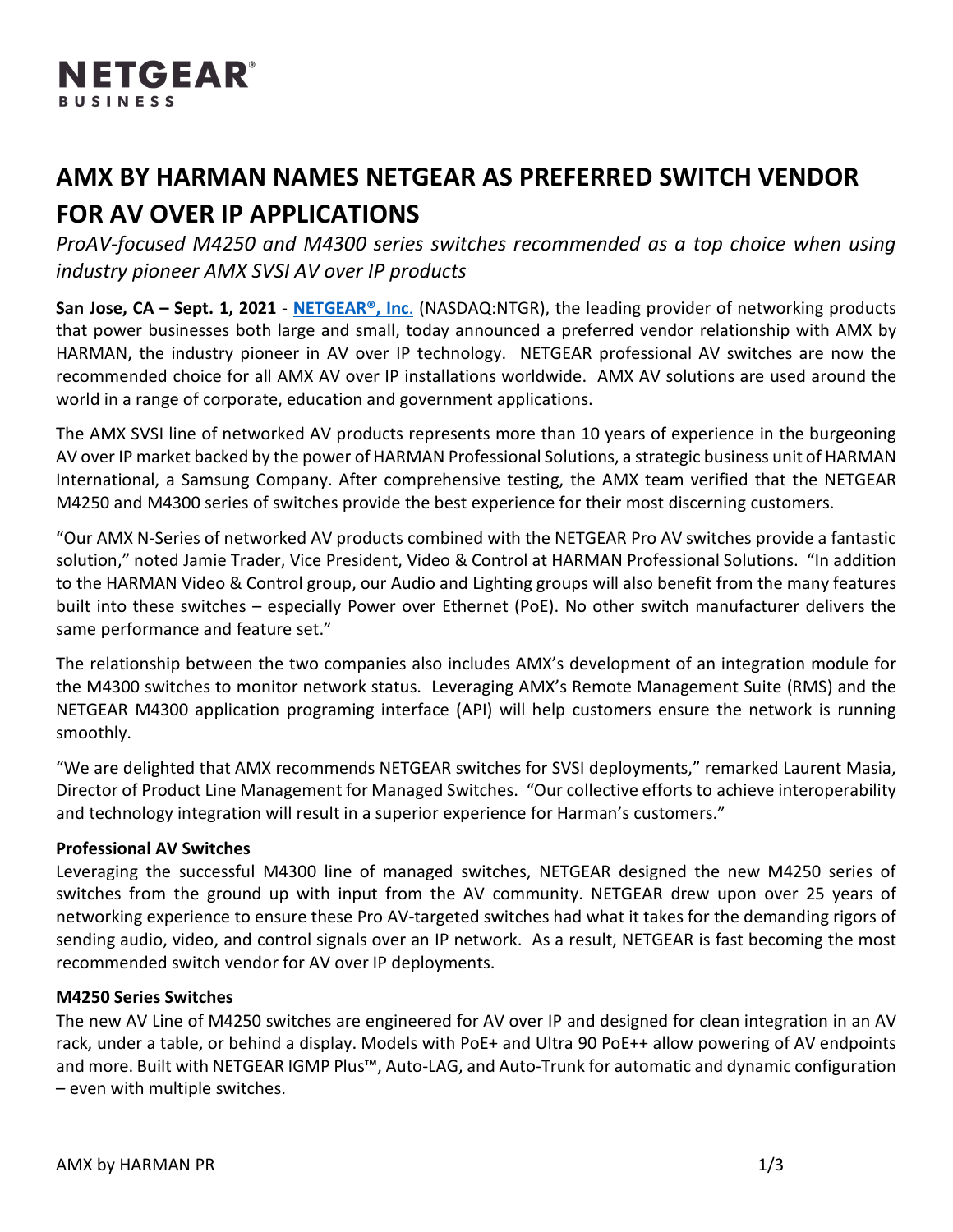The easy-to-use AV interface helps integrators conquer the typically tedious AV over IP switch configurations. The installer need only select the protocol or vendor and then select the applicable ports. From there, the NETGEAR M4250 will automate the remainder of the configuration, resulting in less time spent on the network configuration and more time focusing on the other parts of the installation.

## **M4300 Series Switches**

The widely respected M4300 series switches offer a variety of models to address customer's port count and connectivity requirements. They can also be stacked, thus enabling larger AV configurations. NETGEAR IGMP Plus ensures robust multicast performance without fear of flooding the network. The M4300 is PoE+ capable, has a non-blocking backplane, and is designed to deliver superior multicast performance for a range of AV over IP protocols.

## **Wide Range of Applications**

From conference rooms to college campuses to sports and performing arts venues, the NETGEAR M4250 and M4300 switches have already been proven around the world. The strategic relationship with AMX by HARMAN enables the most advanced AV solutions using IP technology.

For more information on NETGEAR Pro AV products and services, please visit [NETGEAR.com/](https://www.netgear.com/av-over-ip)proav.

For more information on AMX by HARMAN SVSI products, please visit [AMX.com.](https://www.amx.com/)

+++

## **About NETGEAR, Inc.**

NETGEAR® (NASDAQ: NTGR) has pioneered advanced networking technologies for homes, businesses, and service providers around the world since 1996 and leads the industry with a broad range of award-winning products designed to simplify and improve people's lives. By enabling people to collaborate and connect to a world of information and entertainment, NETGEAR is dedicated to delivering innovative and advanced connected solutions ranging from mobile and cloud-based services for enhanced control and security, to smart networking products, video over Ethernet for Pro AV applications, easy-to-use WiFi solutions and performance gaming routers to enhance online game play.

The company is headquartered out of San Jose, Calif. with offices located around the globe. More information is available from the [NETGEAR](http://investor.netgear.com/) Investor Page or by calling (408) 907-8000. Connect with NETGEAR: [Twitter,](https://twitter.com/NETGEAR) [Facebook,](https://www.facebook.com/Netgear/) [Facebook for NETGEAR Business,](https://www.facebook.com/netgearbiz) [Instagram](https://www.instagram.com/netgear/) and our [blog](https://blog.netgear.com/) at [NETGEAR.com.](https://www.netgear.com/)

#### **About HARMAN**

HARMAN (harman.com) designs and engineers connected products and solutions for automakers, consumers, and enterprises worldwide, including connected car systems, audio and visual products, enterprise automation solutions; and services supporting the Internet of Things. With leading brands including AKG®, Harman Kardon®, Infinity®, JBL®, Lexicon®, Mark Levinson® and Revel®, HARMAN is admired by audiophiles, musicians and the entertainment venues where they perform around the world. More than 50 million automobiles on the road today are equipped with HARMAN audio and connected car systems. Our software services power billions of mobile devices and systems that are connected, integrated and secure across all platforms, from work and home to car and mobile. HARMAN has a workforce of approximately 30,000 people across the Americas, Europe, and Asia. In March 2017, HARMAN became a wholly-owned subsidiary of Samsung Electronics Co., Ltd.